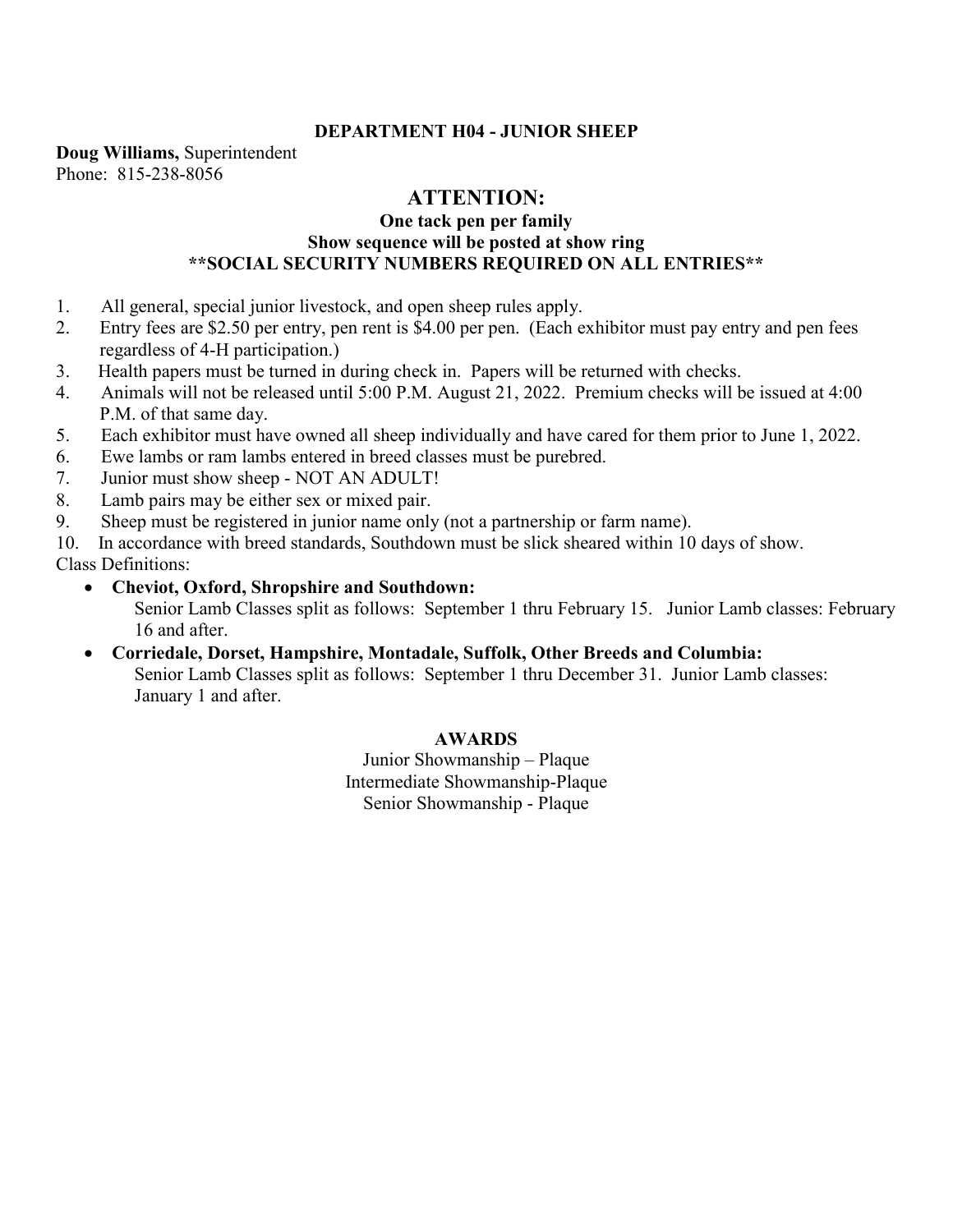### **SECTION 1 – CHEVIOT**

|      | <b>CLASS # DESCRIPTION</b> | <b>PREMIUM</b> |         |  |    |
|------|----------------------------|----------------|---------|--|----|
| 1701 | <b>Yearling Ewe</b>        | \$12           | 118     |  |    |
| 1702 | Pair of Yearling Ewes      | 12             | 8<br>11 |  | 6  |
| 1703 | Senior Ewe Lamb            | 12             | 8<br>11 |  | 6  |
| 1704 | Junior Ewe Lamb            | 12             | 8<br>11 |  | 6  |
| 1705 | Yearling Ram               | 12             | 11.8    |  | -6 |
| 1706 | Senior Ram Lamb            | 12             | 8<br>11 |  | 6  |
| 1707 | Junior Ram Lamb            | 12             | 8       |  | 6  |
| 1708 | Lamb Pair, Either Sex      | 12             |         |  |    |

## **SECTION 2 - CORRIEDALE**

|      | <b>CLASS # DESCRIPTION</b> |                 | <b>PREMIUM</b> |    |
|------|----------------------------|-----------------|----------------|----|
| 1713 | <b>Yearling Ewe</b>        | \$12            | 11 8           | -6 |
| 1714 | Pair of Yearling Ewes      | 12              | 11 8           | 6  |
| 1715 | Senior Ewe Lamb            | 12 <sup>2</sup> | 11.8           | 6  |
| 1716 | Junior Ewe Lamb            | 12              | 11.8           | -6 |
| 1717 | <b>Yearling Ram</b>        | 12              | 11.8           | -6 |
| 1718 | Senior Ram Lamb            | 12 <sup>2</sup> | 11.8           | 6  |
| 1719 | Junior Ram Lamb            | 12 <sup>2</sup> | 11.8           | 6  |
| 1720 | Lamb Pair, Either Sex      | 12              | 118            |    |

#### **SECTION 3 - DORSET**

#### **CLASS # DESCRIPTION PREMIUM**

| 1725 | <b>Yearling Ewe</b>   | \$12 | 11 8 7   |     |
|------|-----------------------|------|----------|-----|
| 1726 | Pair of Yearling Ewes | 12   | 118      |     |
| 1727 | Senior Ewe Lamb       | 12   | 118      |     |
| 1728 | Junior Ewe Lamb       | 12   | 11.8     |     |
| 1729 | Yearling Ram          | 12.  | 11 8     | - 6 |
| 1730 | Senior Ram Lamb       | 12   | 11.8     |     |
| 1731 | Junior Ram Lamb       | 12   | -8<br>11 |     |
| 1732 | Lamb Pair, Either Sex | 12   | 118      |     |

# **SECTION 4 - HAMPSHIRE**

| <b>CLASS # DESCRIPTION</b> |              | <b>PREMIUM</b> |              |  |
|----------------------------|--------------|----------------|--------------|--|
| 1736                       | Yearling Ewe |                | $$12$ 11 8 7 |  |

| 1737 | Pair of Yearling Ewes | 12              | 11 8 7 6 |     |
|------|-----------------------|-----------------|----------|-----|
| 1738 | Senior Ewe Lamb       | 12 <sup>7</sup> | 11 8 7 6 |     |
| 1739 | Junior Ewe Lamb       | 12 <sup>7</sup> | 11 8 7 6 |     |
| 1740 | Yearling Ram          | 12 <sup>1</sup> | 11 8 7 6 |     |
| 1741 | Senior Ram Lamb       | 12 <sup>7</sup> | 11 8 7 6 |     |
| 1742 | Junior Ram Lamb       | 12 <sup>7</sup> | 11 8 7 6 |     |
| 1743 | Lamb Pair, Either Sex | 12              | 11 8 7   | - 6 |

#### **SECTION 5 - OXFORD**

|      | <b>CLASS # DESCRIPTION</b> | <b>PREMIUM</b> |      |    |
|------|----------------------------|----------------|------|----|
| 1749 | <b>Yearling Ewe</b>        | \$12           | 11.8 | -6 |
| 1750 | Pair of Yearling Ewes      | 12             | 11 8 | -6 |
| 1751 | Senior Ewe Lamb            | 12             | 11 8 | -6 |
| 1752 | Junior Ewe Lamb            | 12             | 11 8 | -6 |
| 1753 | Yearling Ram               | 12             | 11 8 | -6 |
| 1754 | Senior Ram Lamb            | 12             | 11 8 | 6  |
| 1755 | Junior Ram Lamb            | 12             | 11 8 | 6  |
| 1756 | Lamb Pair, Either Sex      | 12             | 118  | 6  |

## **SECTION 6 - SHROPSHIRE**

|      | <b>CLASS # DESCRIPTION</b> | <b>PREMIUM</b> |         |   |    |
|------|----------------------------|----------------|---------|---|----|
| 1760 | Yearling Ewe               | \$12           | 11 8    |   | -6 |
| 1761 | Pair of Yearling Ewes      | 12             | 11 8    |   | -6 |
| 1762 | Senior Ewe Lamb            | 12             | 11 8    |   | 6  |
| 1763 | Junior Ewe Lamb            | 12             | 11.8    |   | 6  |
| 1764 | Yearling Ram               | 12             | 11.8    | 7 | -6 |
| 1765 | Senior Ram Lamb            | 12             | 11.8    | 7 | -6 |
| 1766 | Junior Ram Lamb            | 12             | 11.8    |   | 6  |
| 1767 | Lamb Pair, Either Sex      | 12             | 8<br>11 |   | 6  |

### **SECTION 7 - SOUTHDOWN**

# **CLASS # DESCRIPTION PREMIUM**

| 1772 | <b>Yearling Ewe</b>   | \$12 | 11 8 7 6 |    |     |
|------|-----------------------|------|----------|----|-----|
| 1773 | Pair of Yearling Ewes | 12   | 11.8     | 7  | - 6 |
| 1774 | Senior Ewe Lamb       | 12   | 11 8     |    | - 6 |
| 1775 | Junior Ewe Lamb       | 12   | 11.8     | 76 |     |
| 1776 | Yearling Ram          | 12   | 11 8     | 7  | - 6 |
| 1777 | Senior Ram Lamb       | 12   | 11.8     | 7  | - 6 |
| 1778 | Junior Ram Lamb       | 12   | 11 8     |    | -6  |
| 1779 | Lamb Pair, Either Sex | 12   | 11 8     |    |     |
|      |                       |      |          |    |     |

#### **SECTION 8 - SUFFOLK**

#### **CLASS # DESCRIPTION PREMIUM**

| 1784 | <b>Yearling Ewe</b>   | \$12 | 11 8 |    | - 6 |
|------|-----------------------|------|------|----|-----|
| 1785 | Pair of Yearling Ewes | 12   | 11 8 |    | -6  |
| 1786 | Senior Ewe Lamb       | 12   | 11 8 |    | -6  |
| 1787 | Junior Ewe Lamb       | 12   | 11 8 |    | -6  |
| 1788 | Yearling Ram          | 12.  | 11 8 | -7 | - 6 |
| 1789 | Senior Ram Lamb       | 12   | 11 8 |    | -6  |
| 1790 | Junior Ram Lamb       | 12   | 118  |    | 6   |
| 1791 | Lamb Pair, Either Sex | 12   | 8    |    | 6   |

#### **SECTION 9 - MONTADALE**

#### **CLASS # DESCRIPTION PREMIUM**

| 1796 | <b>Yearling Ewe</b>   | \$12 | 11.8     |   |     |
|------|-----------------------|------|----------|---|-----|
| 1797 | Pair of Yearling Ewes | 12   | 118      |   | - 6 |
| 1798 | Senior Ewe Lamb       | 12   | 11 8     |   | - 6 |
| 1799 | Junior Ewe Lamb       | 12   | 11 8     |   | - 6 |
| 1800 | Yearling Ram          | 12   | 11 8     |   | - 6 |
| 1801 | Senior Ram Lamb       | 12   | 11 8     | 7 | - 6 |
| 1802 | Junior Ram Lamb       | 12   | 8<br>11. |   | -6  |
| 1803 | Lamb Pair, Either Sex | 12   |          |   |     |

#### **SECTION 10 - OTHER BREEDS**

| <b>CLASS # DESCRIPTION</b> | <b>PREMIUM</b>        |      |           |   |  |  |
|----------------------------|-----------------------|------|-----------|---|--|--|
| 1808                       | <b>Yearling Ewe</b>   | \$12 | 11 8      |   |  |  |
| 1809                       | Pair of Yearling Ewes | 12   | 8<br>11   |   |  |  |
| 1810                       | Senior Ewe Lamb       | 12   | -8<br>11. |   |  |  |
| 1811                       | Junior Ewe Lamb       | 12   | 11.8      |   |  |  |
| 1812                       | <b>Yearling Ram</b>   | 12   | 11.8      | 7 |  |  |
| 1813                       | Senior Ram Lamb       | 12   | 11 8      | 7 |  |  |
| 1814                       | Junior Ram Lamb       | 12   | 8         |   |  |  |
| 1815                       | Lamb Pair, Either Sex | 12   | 8         |   |  |  |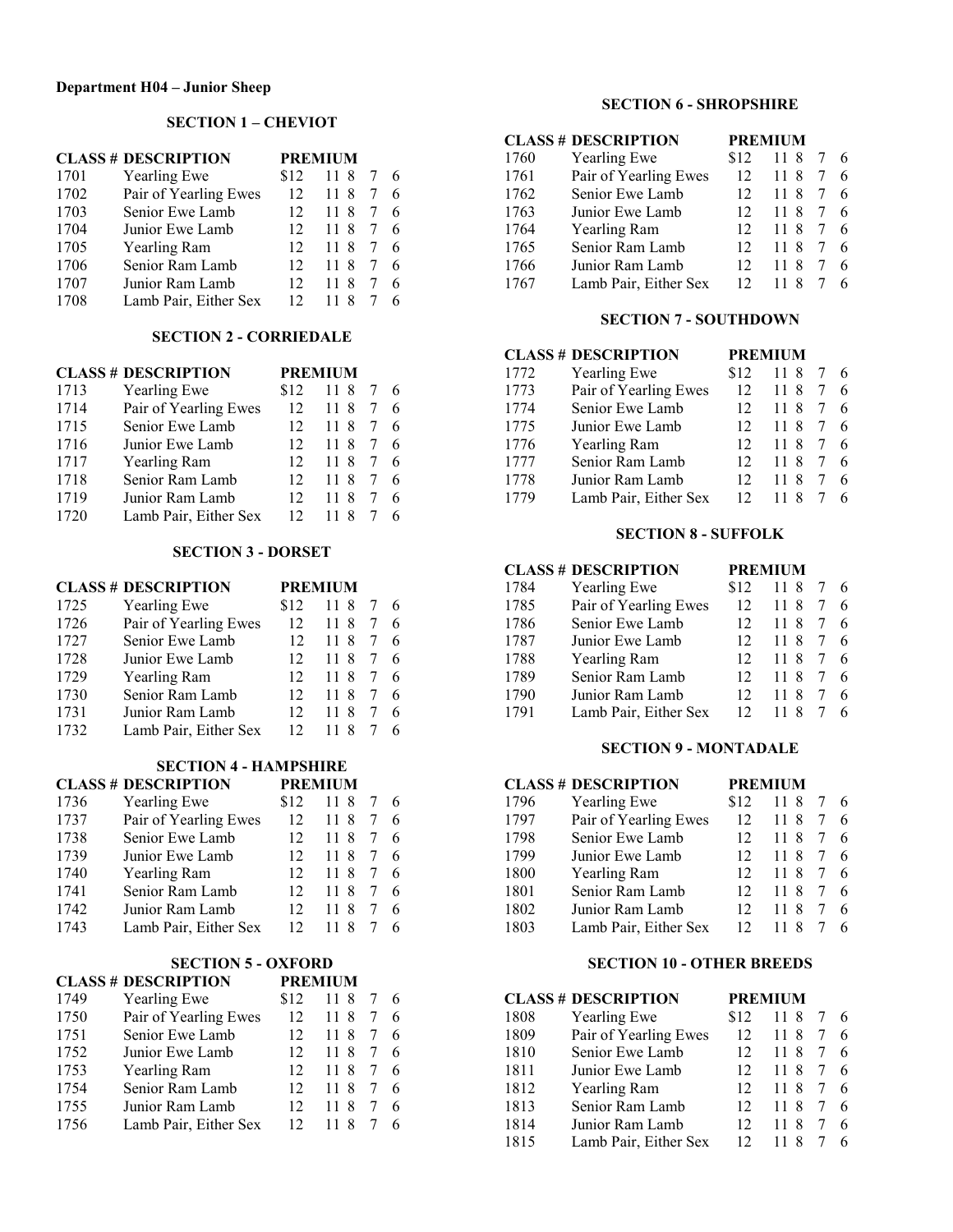# **SECTION 12 – COLUMBIA**

| <b>CLASS # DESCRIPTION</b> |                       |      | <b>PREMIUM</b> |   |  |
|----------------------------|-----------------------|------|----------------|---|--|
| 1820                       | <b>Yearling Ewe</b>   | \$12 | 118            |   |  |
| 1821                       | Pair of Yearling Ewes | 12   | 11 8           |   |  |
| 1822                       | Senior Ewe Lamb       | 12   | 11 8           |   |  |
| 1823                       | Junior Ewe Lamb       | 12   | 11 8           | 7 |  |
| 1824                       | Yearling Ram          | 12   | 11 8           | 7 |  |
| 1825                       | Senior Ram Lamb       | 12   | 118            | 7 |  |
| 1826                       | Junior Ram Lamb       | 12   | 8<br>11        |   |  |
| 1827                       | Lamb Pair, Either Sex | 12   | 8              |   |  |